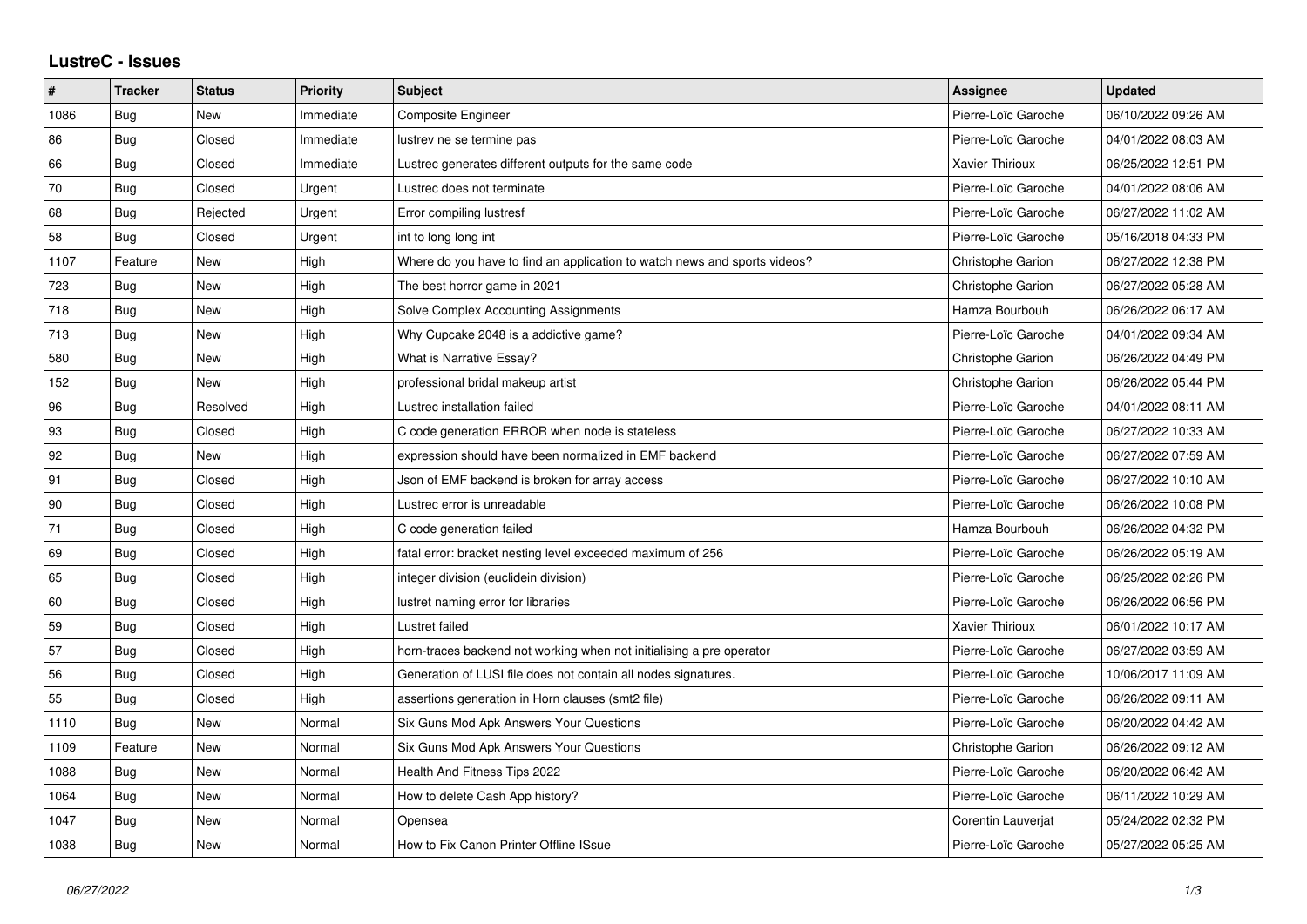| $\vert$ # | <b>Tracker</b> | <b>Status</b> | <b>Priority</b> | <b>Subject</b>                                                                       | <b>Assignee</b>     | <b>Updated</b>      |
|-----------|----------------|---------------|-----------------|--------------------------------------------------------------------------------------|---------------------|---------------------|
| 1010      | Bug            | New           | Normal          | what are the requirements to borrow money from cash app ? cash app borrow app        | Pierre-Loïc Garoche | 05/11/2022 09:29 AM |
| 1000      | Bug            | <b>New</b>    | Normal          | Super easy way to zoom photos and upload to Instagram                                | Christophe Garion   | 05/07/2022 11:06 AM |
| 986       | Bug            | New           | Normal          | dbhdsvbhdf                                                                           | Christophe Garion   | 05/01/2022 09:10 AM |
| 976       | Bug            | <b>New</b>    | Normal          | How to delete the cash app account history right now?                                | Hamza Bourbouh      | 04/27/2022 09:47 AM |
| 939       | Bug            | <b>New</b>    | Normal          | Ability to change sound notifications                                                | Christophe Garion   | 06/26/2022 07:37 PM |
| 938       | <b>Bug</b>     | New           | Normal          | Would you like to have your own ringtone                                             | Christophe Garion   | 06/26/2022 09:54 PM |
| 936       | <b>Bug</b>     | New           | Normal          | Avantages de l'extension AliTools pour faire du shopping sur Aliexpress              | Pierre-Loïc Garoche | 04/12/2022 11:35 AM |
| 897       | Bug            | New           | Normal          | Slot Pulsa Pragmatic Play                                                            | Xavier Thirioux     | 04/01/2022 12:08 PM |
| 858       | Bug            | New           | Normal          | opourid                                                                              | Christophe Garion   | 04/01/2022 09:13 AM |
| 837       | <b>Bug</b>     | <b>New</b>    | Normal          | To Create An Instagram Story                                                         | Pierre-Loïc Garoche | 04/01/2022 08:58 AM |
| 829       | Bug            | New           | Normal          | Write My Dissertation For Me UK                                                      | Pierre-Loïc Garoche | 06/26/2022 04:13 AM |
| 814       | Bug            | New           | Normal          | Stage Fright Cure                                                                    | Pierre-Loïc Garoche | 06/26/2022 07:04 AM |
| 759       | <b>Bug</b>     | <b>New</b>    | Normal          | Canon IJ Network Tool                                                                | Pierre-Loïc Garoche | 06/26/2022 01:17 PM |
| 722       | Bug            | <b>New</b>    | Normal          | Vergrößern Sie Instagram-Fotos mit instazoom                                         | Christophe Garion   | 06/27/2022 07:54 AM |
| 707       | <b>Bug</b>     | <b>New</b>    | Normal          | Why Accounting Assignments Are Beneficial For The Students?                          | Pierre-Loïc Garoche | 06/24/2022 09:16 PM |
| 694       | <b>Bug</b>     | New           | Normal          | How to Get Guidance On How To Cash App Withdrawal Limit?                             | Christophe Garion   | 06/27/2022 04:58 AM |
| 674       | Bug            | <b>New</b>    | Normal          | The best game in 2021                                                                | Pierre-Loïc Garoche | 06/26/2022 03:10 PM |
| 671       | Bug            | <b>New</b>    | Normal          | Hot games                                                                            | Pierre-Loïc Garoche | 06/27/2022 07:40 AM |
| 606       | Feature        | New           | Normal          | Play unblocked cookie crush 3                                                        | Pierre-Loïc Garoche | 06/27/2022 08:45 AM |
| 602       | <b>Bug</b>     | New           | Normal          | Best Essay Writing Service UK                                                        | Pierre-Loïc Garoche | 06/26/2022 12:16 AM |
| 601       | Bug            | New           | Normal          | Best Essay Writing Service UK                                                        | Pierre-Loïc Garoche | 06/26/2022 04:23 PM |
| 579       | Bug            | <b>New</b>    | Normal          | YOUR CV MAKES YOUR FIRST IMPRESSION                                                  | Christophe Garion   | 06/27/2022 12:22 PM |
| 571       | Bug            | <b>New</b>    | Normal          | How may the Cash app dispute your trade?                                             | Pierre-Loïc Garoche | 06/26/2022 10:48 PM |
| 570       | <b>Bug</b>     | New           | Normal          | What is Sutton bank cash app customer service phone number?                          | Pierre-Loïc Garoche | 06/26/2022 07:49 AM |
| 569       | Bug            | New           | Normal          | What is the incoming and outgoing mail server for Outlook IMAP settings?             | Pierre-Loïc Garoche | 06/27/2022 02:29 AM |
| 536       | Bug            | <b>New</b>    | Normal          | How to check the balance on the cash app card                                        | Hamza Bourbouh      | 06/27/2022 11:57 AM |
| 535       | Bug            | New           | Normal          | Getting Tangled Problems When You Try To Apply For Cash App Delete Account           | Christophe Garion   | 06/26/2022 04:51 PM |
| 534       | Bug            | New           | Normal          | Know how to initiate cash app refund by contacting the technical team                | Pierre-Loïc Garoche | 06/27/2022 05:06 AM |
| 531       | Bug            | New           | Normal          | Cheap Assignment Writing Service UK                                                  | Anonymous           | 06/27/2022 08:39 AM |
| 530       | Bug            | New           | Normal          | Cheap Assignment Writing Service UK                                                  | Anonymous           | 06/27/2022 10:46 AM |
| 523       | Bug            | New           | Normal          | What Is The Right Google Account Recovery Aid To Regain Account Access?              | Pierre-Loïc Garoche | 06/27/2022 01:23 PM |
| 501       | Bug            | New           | Normal          | How Do I Annihilate Cash App Transfer Failed Problems Effectively                    | Pierre-Loïc Garoche | 06/27/2022 12:36 PM |
| 500       | <b>Bug</b>     | New           | Normal          | Simply contact the technical team, to find the solution to cash app refund problems. | Pierre-Loïc Garoche | 06/27/2022 01:26 PM |